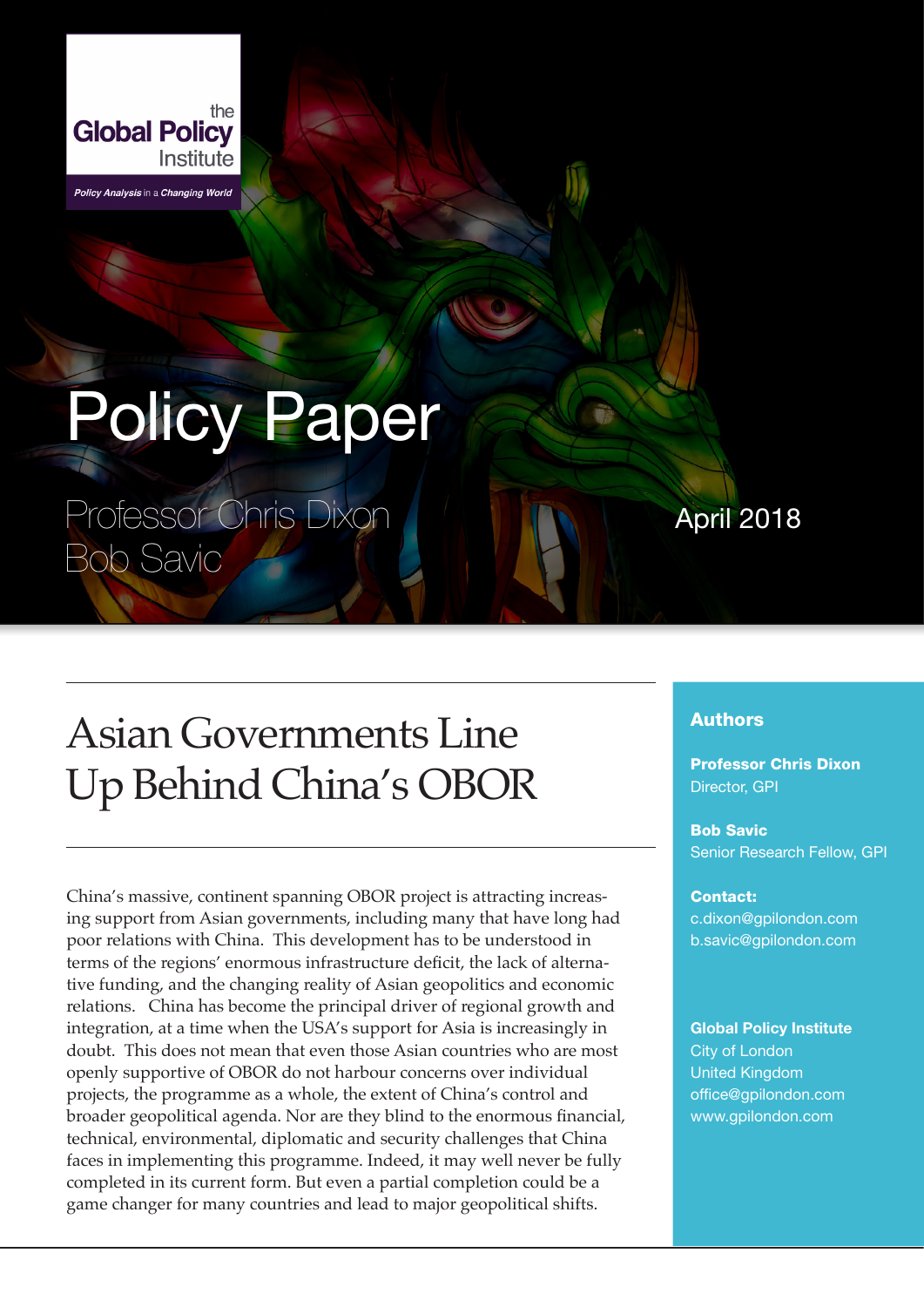#### Introduction

The Western world's view of China's vast One Belt One Road (OBOR) initiative [1] continues to be one of considerable scepticism, if not outright opposition, particularly in the USA. [2] By contrast, in Asia, after some initial hesitation, more governments are voicing firm commitments to the overall programme and constituent projects. These countries include several that have had, to say the least, far from cordial recent relations with China, notably Japan, the Philippines and Vietnam.

Except for Japan, Singapore and South Korea, a major factor in the endorsement of OBOR is the need to fund significant development of domestic infrastructure. Even for Japan and Singapore, the prospect of major improvements in international linkages offers major direct economic benefits and significant investment opportunities. However, in all cases, the endorsement of OBOR should be seen in the context of general improvements in relations with China.

The shifts in policies towards China should therefore be understood in terms of highly pragmatic decisions by governments that recognise the reality of changing Asian and global economic and geopolitical structures. In turn, this could determine where many Asian governments' immediate economic, and perhaps, security interests lie. This is not to say that all Asian governments have moved in this direction or that even the apparently most committed do not remain cautious over OBOR, and of China, in general.

#### Concerns over Chinese expansion

Unease over China centres on its increasing economic domination, particularly of North East and South East Asia, and its generally more assertive foreign policy.

There are also concerns over the extent to which OBOR is already becoming a vehicle for spreading Chinese banking, currency use, business, people (the New Chinese Diaspora), [3] and political influence.

Views are also emerging that China will dominate the funding, construction and sourcing of materials for the whole initiative, saddle countries with heavy debt burdens (with consequent political leverage), [4] and reap by far the greatest economic and strategic benefits. In addition, some governments are undoubtedly concerned that cooperation with China over OBOR, and other Chinese initiatives such as the Asian Infrastructure Investment Bank (AIIB) and New Development Bank (NDB), might displease Washington, whose continuing support for Asia has already come into question.

#### Regional infrastructure deficits and funding sources

Against such concerns, most Asian governments are faced with massive domestic and international infrastructure deficits that are in many cases seriously hindering economic growth, notably in Pakistan and the Philippines. Overall, it has been estimated by the Asian Development Bank (ADB 2017) that Asia needs to invest US\$1.7 trillion a year during 2018-30. Few Asian countries could raise more than a fraction of the funding necessary from established domestic and international sources to meet even the most pressing of their transport and energy needs.

The international agencies, such as the World Bank, no longer regard infrastructure as one of their funding priorities and many countries are far from happy with the judgemental reform agenda that such funding frequently has attached to it. (Dixon 2015) In consequence the agencies now directly fund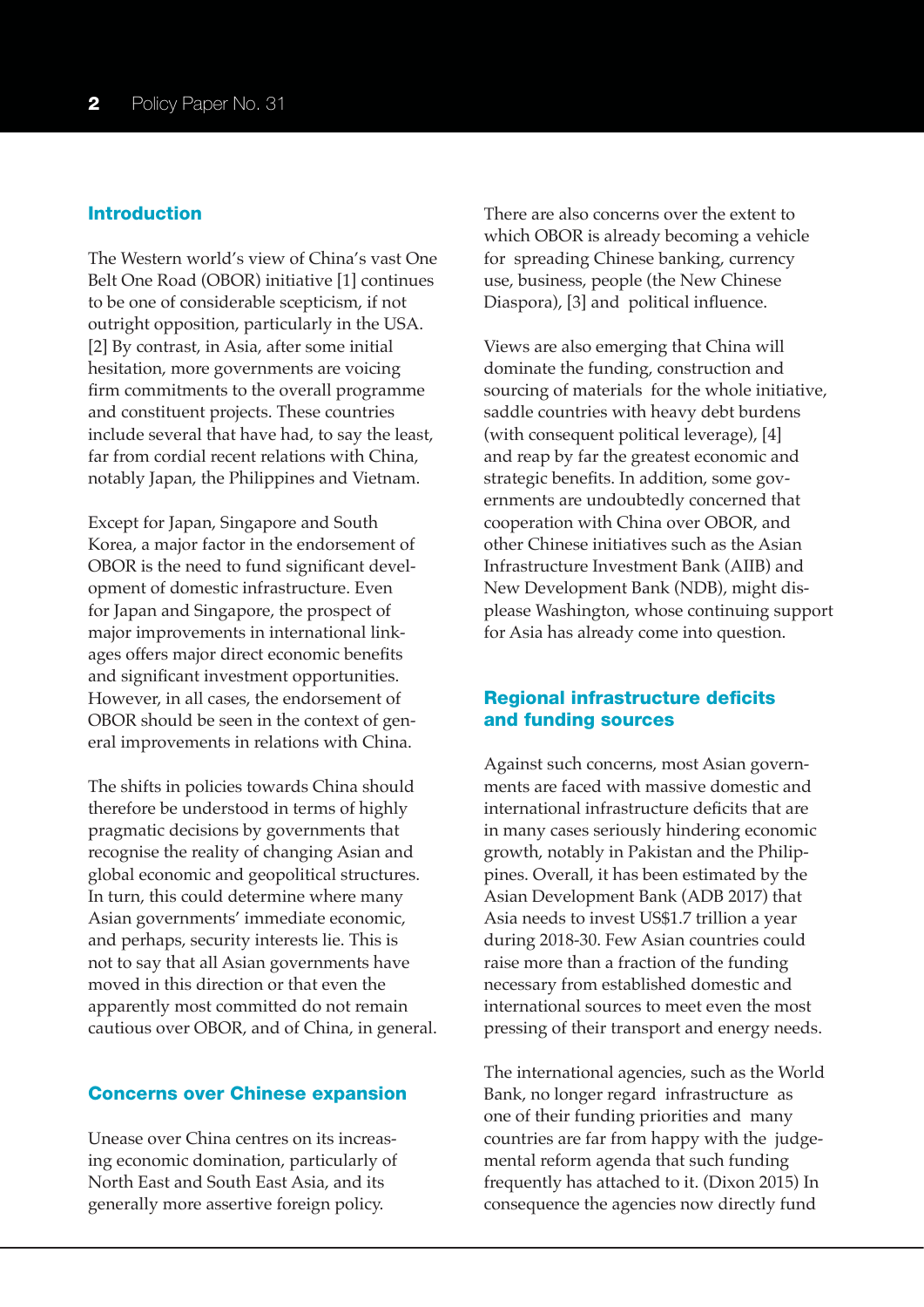very little infrastructure - less than 2.5% of Asian projects are funded in this way. (ADB 2017) Indeed, the current policy of the World Bank, such regional bodies as ADB, and all Western donors, is for infrastructure to be funded by the private sector, [5] particularly through PPP type arrangements. [6]

To such ends, the international agencies have promoted the establishment of institutions to channel private investment, as in the case of African Development Bank's Africa50. However, despite such initiatives, private sector funding has become less available for infrastructure projects in Emerging Economies. (Griffith-Jones 2014) In addition, the variations of PPP deals, while undoubtedly providing many countries with infrastructure that they would not otherwise be able to fund, have acquired a reputation for poor value, often protracted, complex and asymmetrical negotiations, slow and unsatisfactory delivery, and long-running and costly disputes.

#### China's attractive non-judgemental funding proposition

In contrast to the established international sources, the various Chinese funding agencies operate on a remarkably non-judgemental basis without attaching reform agendas to deals. Additionally, it has been demonstrated that projects, particularly OBOR projects, can be agreed, formulated and initiated, with remarkable speed. Even so, the jury may still be out on the long-term costs (including political) and benefits, and how these compare with private sector deals advocated by the World Bank. On the latter, it should be noted that not all the OBOR projects are government to government, with many Chinese companies and agencies engaging with governments and a variety of subnational actors. Here there are concerns, particularly given the record of some Chinese companies in Africa. However, while:

There have been legitimate complaints about Chinese companies employing few locals, mistreating those it has and paying scant regard to the environment. Nevertheless, there is a begrudging recognition that China has mostly benefited Africa and that the country's participants on the continent have learnt lessons. (Pilling 2017)

Much, however, continues to be made, particularly in Japan (see comments below), of the high costs of Chinese infrastructure projects and resultant debt levels. Attention is repeatedly drawn to the Chinese construction of the port at Hambantota in Sri Lankan, which left the government with debt that it could not service, resulting in the port being taken over by China on a 99-year lease.

Given the level of commitment to OBOR and its central foreign policy role, it is perhaps not surprising that China has become very sensitive to criticisms of its international infrastructure programmes and is making much greater efforts to regulate the international activities of its companies, and reassure countries involved in OBOR of the probity of the corporations, agencies and contracts involved in the project. It has also been shifting increasing amounts of funding into the AIIB with its much more transparent and multilateral oversight. [7]

#### A more conciliatory China

At the geopolitical level, China has since the end of 2016 shifted to much less assertive and more conciliatory policies towards its neighbours and regional issues. This is particularly evident in the various maritime disputes, not least in the South China Sea (SCS), with agreement over a disputes protocol, [8] and joint statements with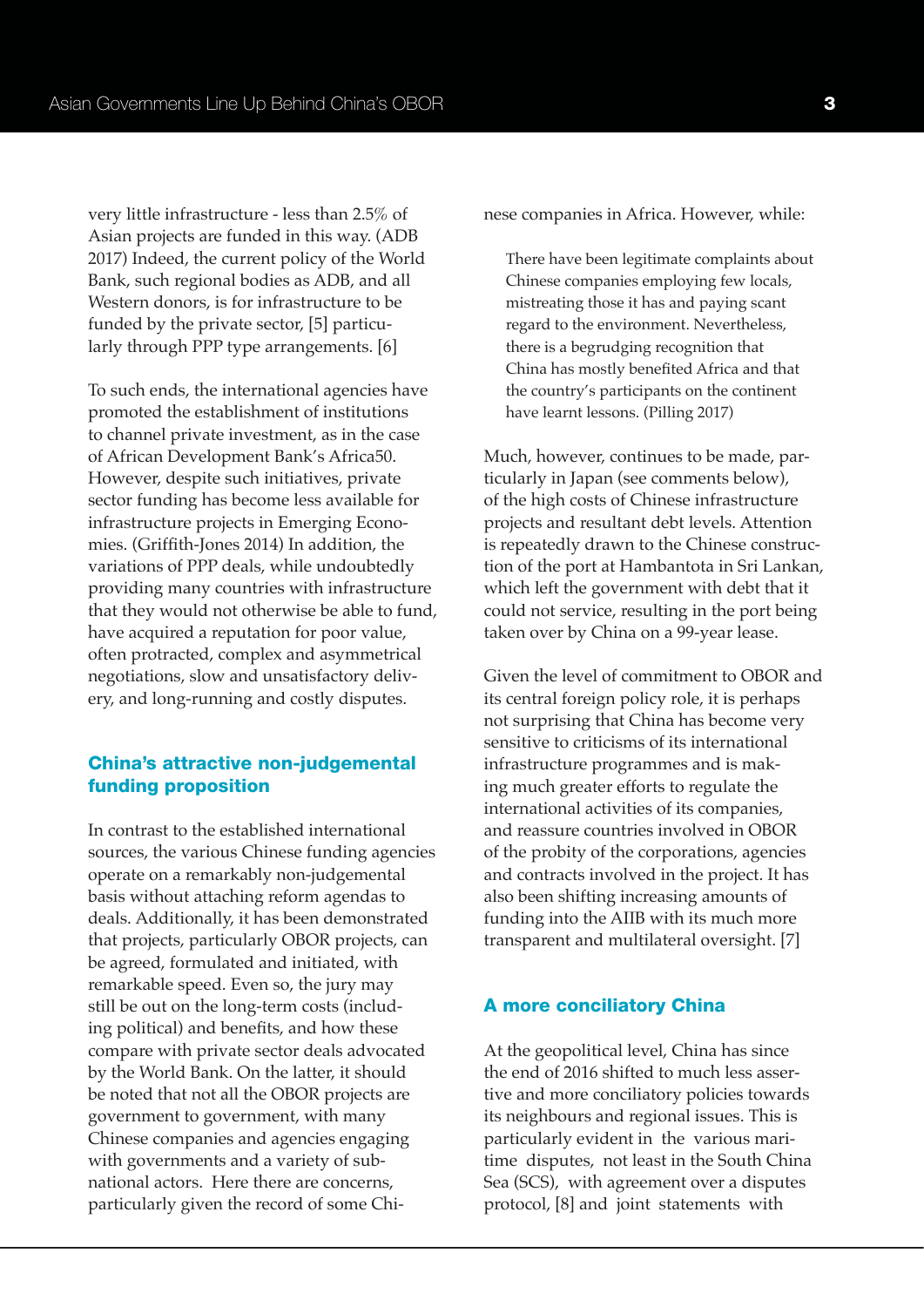the Philippines and Vietnam (see below) over the handling of competing claims. This more conciliatory approach by China has been highlighted by increasing doubts over the level of American economic and strategic and commitment to the region. Doubts that President Trump's 12-day tour of the region during November 2017 did little to dispel. Thus, the emerging view within Asia is that in the absence of any reliable alternative, and given that China has become the major driver of regional growth and integration, it has to be accommodated.

#### The Middle Kingdom's regional integration

China is becoming increasingly central to a remarkably complex and increasingly institutionalised regional production system. This is spreading and intensifying from its North East and South East Asian core to include Southern Asia, Australia, New Zealand and, increasingly, Central Asia. The latter marked, for example, by Free Trade Agreements (FTAs) between ASEAN members and the Eurasian Economic Community (EEC). Thus, OBOR is adding a major connecting network to this rapidly developing regional system, which in turn will further accelerate and intensify the level of integration. In addition, the Eurasian and Middle East linkages and those to major port developments – notably Penang (Malaysia), Gwadar (Pakistan), Payra (Bangladesh) and Kyaukpyu (Myanmar), have the potential to provide faster, cheaper, more reliable access to markets, raw material and energy supplies. A notable advantage is the prospect of significantly reducing the reliance on such potential choke points as the Straits of Malacca and the South China Sea.

#### China and Pakistan - the OBOR game changer?

The massive development of the South West Pakistan port of Gwadar is a key part of the China-Pakistan Economic Corridor (CPEC) and a critical element of the OBOR. It is also one of the most advanced sections of the project, with port, road, power generation and pipeline developments underway. These have the potential to be real game changers for both China and Pakistan. Particularly, for the latter, where the economy is crippled by poor communications and lack of power generating capacity. But it must be stressed that for Pakistan a major upgrading of infrastructure would have to be accompanied by some significant political change if the economy is to be stabilised and revitalised.

Gwadar is located at the mouth of the Gulf of Oman and is linked to the Chinese city of Kashgar via the Karakoram Highway in Gilgit-Baltistan. This overland route would ensure a continuous flow of oil in all weathers into Western China. The port and land link would also facilitate trade between China, Central Asia and the Middle East. Currently over 50% of Chinese crude oil supplies come from the Gulf on a 10 week sea journey, with delays due to adverse weather and congestion in the Straits of Malacca.

However, the Gwadar development has sparked very considerable controversy and international tension. [9] Firstly, because India regards Gilgit-Baltistan as territory in dispute with Pakistan. Secondly, due to India's suspicion that a major Chinese –Pakistan strategic presence at the entrance to the Gulf is a threat to its oil supplies and part of a Chinese plan of encirclement. This has led to Indian counter moves, including agreement with Iran for development of a port at Chabahar on the Gulf of Oman, seeking Japanese funding for infrastructure and moves to improve rela-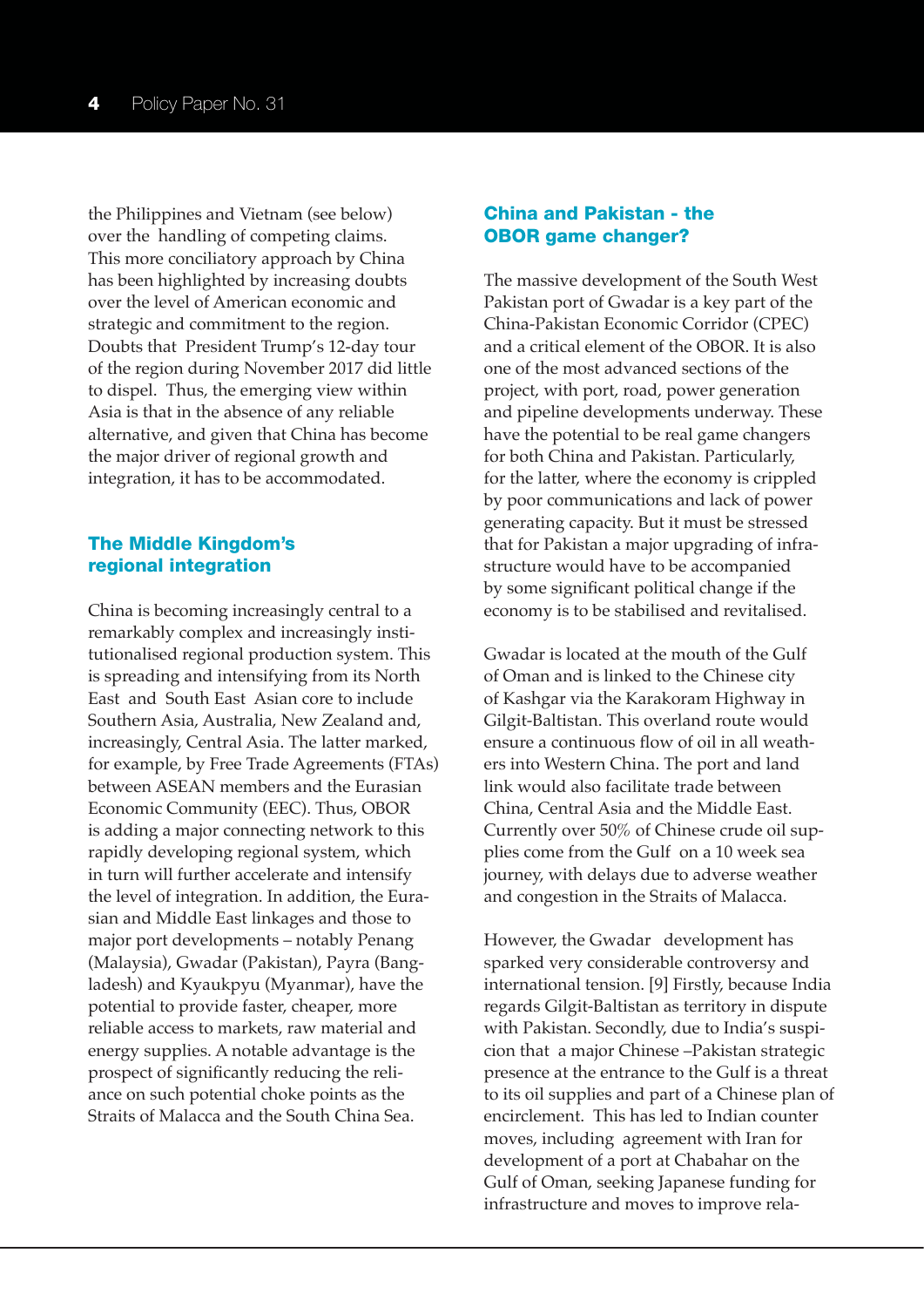tions with Russia. [10] While the Chabahar project has become part of a broader agreement between India, Iran and Afghanistan, aimed at major increases in connectivity and trade, including Central Asia and Russia (see details in Hassan 2017; Pant 2017). Pakistan sees these developments and Indian objections to Gwadar as an attempt to isolate it.

Thus, the CPEC could be a major gamble for China, given the history of India-Pakistan, India-China and Iran-Pakistan relations. [11] Particularly, now that the USA has supported the Indian position (Hindu Times 2017), amidst deteriorating relations with Pakistan. These have been bolstered by President Trump's recent statements on Pakistan's harbouring of terrorists and permitting attacks within Afghanistan. [12]

#### The Washington view of OBOR

The US foreign policy and defence establishments view a Chinese presence at the entrance to the Gulf as a major strategic concern for itself and those dependent on this source of oil. These views should be seen in terms of escalating US opposition to OBOR and of broader concerns over China's regional and global roles.

Although President Trump has publically endorsed the OBOR, much of the American foreign policy establishment, and many investors, appear to be at best sceptical and at worst openly hostile, with The Wall Street Journal (24 April 2017a) stressing the 'Folly of Investing in China's OBOR'. [13] Defence Secretary James Mattis has stated that 'no one nation should put itself into a position of dictating such a project', while Secretary of State Rex Tillerson hardened the line further, stressing the risks to countries' sovereignty and solvency if they participate in OBOR and the need to counter it (cited Lowry Institute 2017).

Behind such views lie accusations that China is making a major power bid for the resources and markets of a vast slice of the global system through control of strategic infrastructure and political leverage on the countries concerned. [14] Despite such views, there appears to be some thawing of opinion on the part of American investors with increasing numbers of corporations already benefiting from the spinoffs of OBOR projects (Economist 2017; Wall Street Journal 2017b). As a result of these developments, OBOR, and the CPEC, in particular, are moving towards the centre of US-China relations.

#### OBOR and the testing of Chinese diplomacy

Given the extremely complex set of interactions, long-term alliances and rivalries involving China, the USA, Pakistan, Iran, India, Saudi Araba and Afghanistan, the CPEC should be seem as test bed for the OBOR initiative and Chinese diplomatic skills as a whole.

That is not to ignore other complex issues surrounding OBOR projects, notably in Central Asia with its extremely complex and often far from stable economic, political, cultural and environmental conditions - exacerbated by the backdrop of relations with Russia, in a region that has long been regarded as its 'backyard'.

Nonetheless, it must be stressed that current Chinese-Russian cooperation and general interaction is being maintained in a remarkably cordial manner, despite Western commentary regularly casting doubt on its sustainability. Although this does not mean that considerable Chinese diplomatic efforts are not necessary to maintain the relationship. As indeed, is the case with all OBOR participants, even those with a long history of cordial relations with China.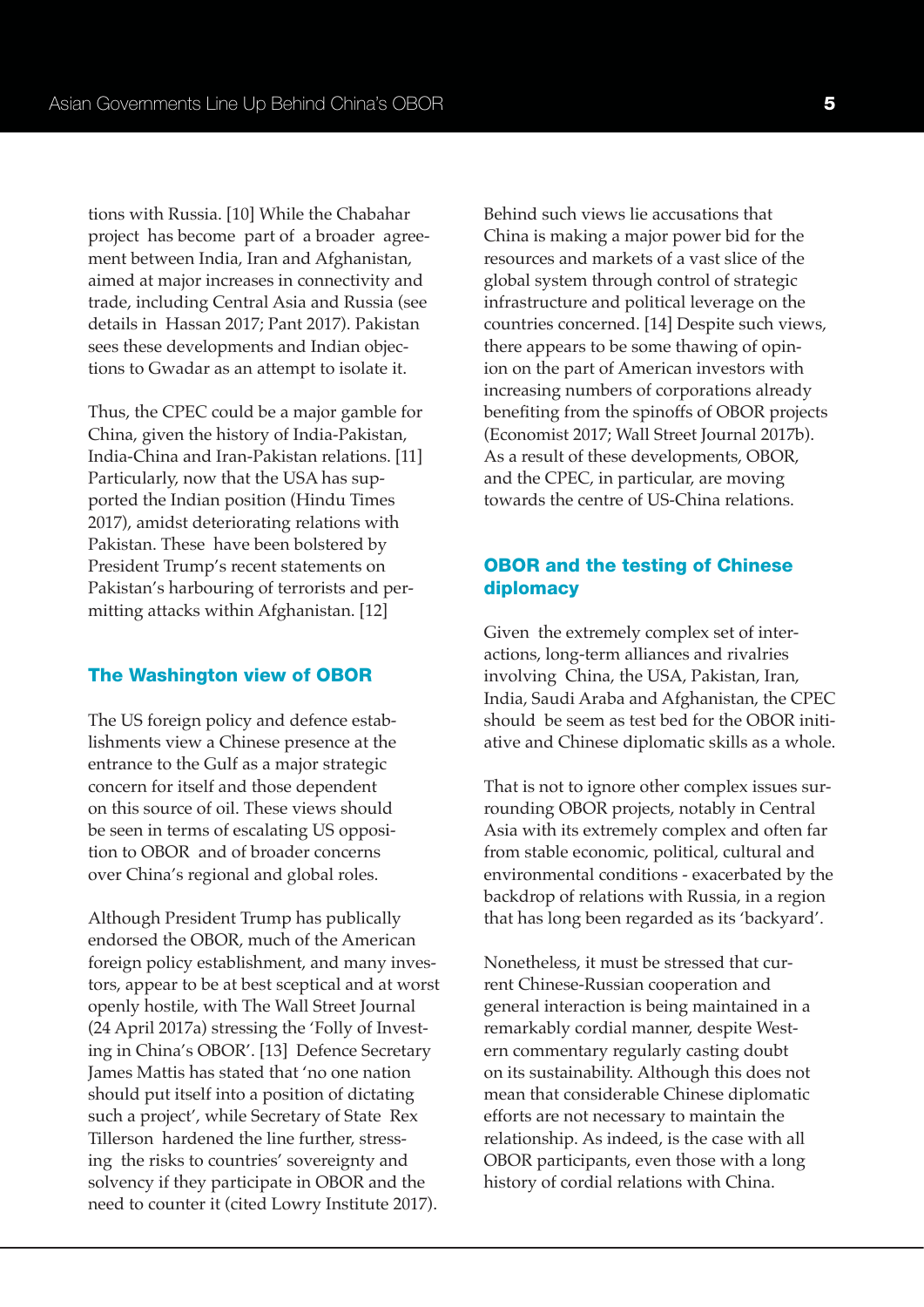#### OBOR and China's complex ties with Southeast Asia

Doubts have also been cast over the commitment of a number of countries that have stated their support for OBOR and already become involved in projects and proposals. Much was made of Singapore's non-attendance at the May 2017 OBOR Conference held in Beijing, despite the government's very strong supporting statements. [15] Similarly, the comparatively limited engagement of the Government on Indonesia has attracted similar comments, not least because of the history of poor relations with China.

Perhaps of greater concern for China is the extent to which involvement in OBOR is a highly divisive domestic issue for many countries - the lower key response of Indonesia may well reflect government concerns over this. For even within the most enthusiastic supporters of OBOR, such as Malaysia, there is significant opposition to participation (or indeed any cooperation with China). [16] If projects are seen to 'go wrong', such opposition could become more influential.

However, there is a much wider and more troubling issue, arising from signs of popular discontent against self-serving ruling elites increasingly seen as undermining the interests of the majority population. [17] Thus, an elite overriding popular opposition to cooperation with China could whip up anti-Chinese sentiments, which many governments in the region have, even recently, been prepared to ignore, if not actively encourage. This has certainly been the case in Vietnam, given its long-term troubled relations with China, and tendency to play the Chinese card in domestic politics, both of which run somewhat contrary to the government's recent endorsement of the OBOR and involvement of China in domestic infrastructure provision.

Vietnam's involvement with OBOR, amid improving relations with China, have much in common with moves by other countries in the region, though perhaps few were starting from such an apparently low ebb in relations. The shift in policy towards China emerged after the 12th National Congress of the Communist Party of Vietnam (CPV) held in January 2016 (see Nguyen Minh Quang 2017) and gathered pace with Secretary-General Nguyen Phu Trong's visit to Beijing in January 2017. The new relationship was consummated with 'the signing of a new comprehensive joint communiqué that may be considered a stability and peace guarantee over their bilateral disputes in the South China Sea' (see Nguyen Minh Quang 2017). However, significant as this move is, considerable unease remains, [18] with Vietnam seeking to hedge Chinese involvement in domestic infrastructure construction by attracting Japanese investment and facilitating closer political relations with Russia.

#### The tide turns for Japan's role in OBOR?

Rather different in its changed approach to OBOR is Japan. Initially Abe's government refused to participate in OBOR and the AIIB, and very actively (with the support of the USA) opposed both developments. This involved supporting increases in ADB capital (from US\$33bn. to US\$50bn.) and lending (from US\$12bn. to US\$15bn.), and expanding Japan's own regional funding programmes. Notably, the June 2013 launch of a US\$270bn. infrastructure export strategy for 2013-20 – part of the Abe's Japan Revitalisation Strategy (Government of Japan 2013). The export strategy placed much emphasis on viability and quality of projects - with a subtext of the failure in these respects of Chinese provisions – as in the case of Hambantota noted above. Themes that were furthered at the 2016 G 7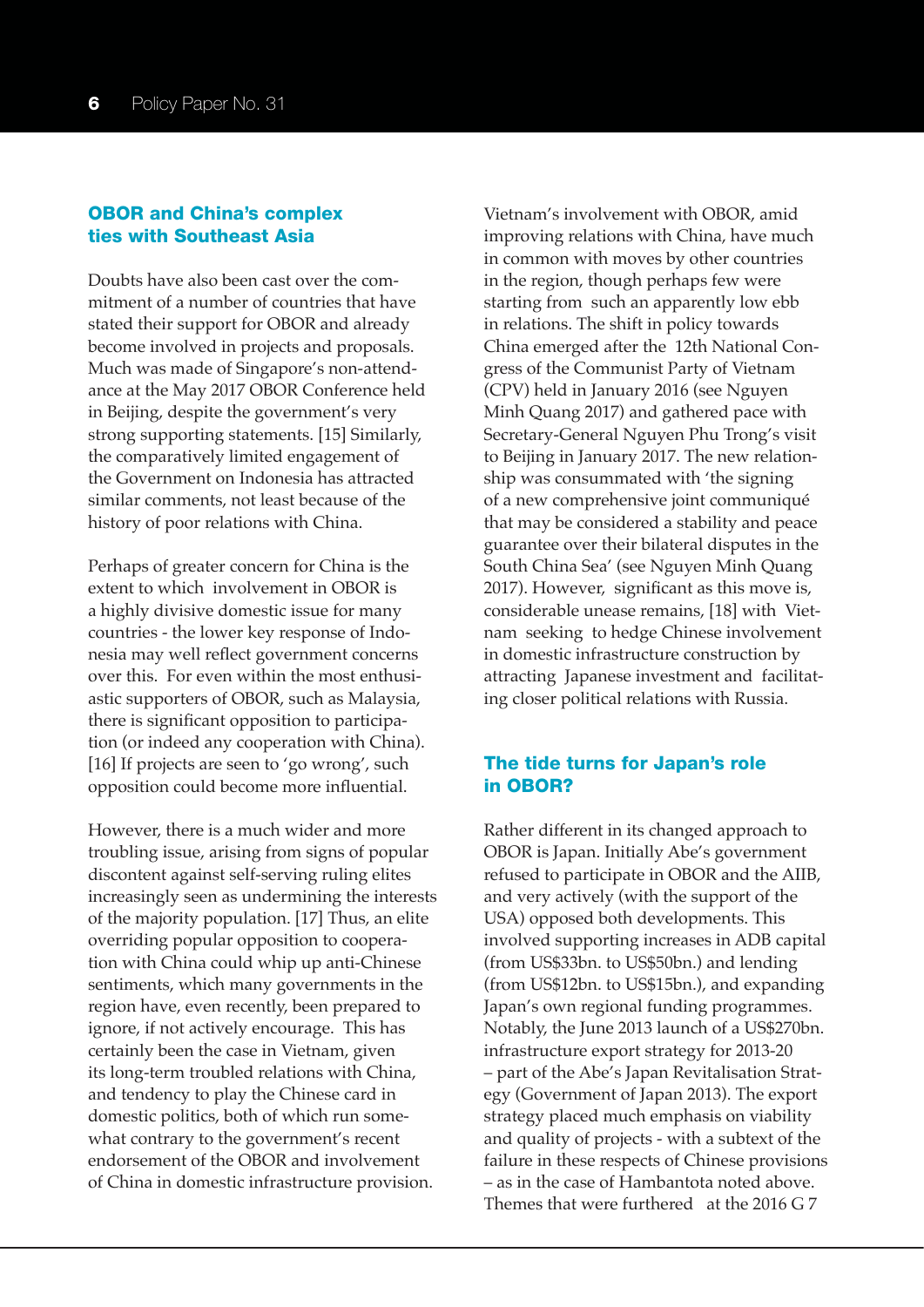ISE-Shima Summit which set out 'Principles for Prompting Quality Infrastructure Investments' (Ministry of Foreign Affairs of Japan 2016) and embedded in official Japanese sources (see Government of Japan 2018).

However, in June 2017 there was what appeared to be a sharp shift in policy with Abe announcing support and 'flexible' participation in OBOR. Though, this was accompanied by underlining the conditions under which Japan would cooperate with OBOR: it should be open to all; procurement should be transparent and fair; and projects should be economically viable and financed by debt that can be repaid, and not harm the finances of the debtor nations; which leaves plenty of scope for Japan to limit its involvement. Against this, it must be stressed that Abe's announcement has been accompanied by a general thawing of relations with China and signs of increasing willingness to work together.

Undoubtedly, the Japanese moves have been influenced by the reality of regional geopolitics, the lack of sufficient firepower to oppose OBOR, and the increasing uncertainty over the regional role of the USA. The critical question here is whether Japan is merely waiting for a shift in the USA's position before reverting to a more confrontational approach to China and OBOR. However, for the present¸ just the announcement of Japanese support, even from a critical perspective and with little immediate action, is a major boost for OBOR. While any major involvement by Japan would be a game changer that could substantially ease regional tensions and geopolitical shifts.

#### China's OBOR and the failure of Western assistance

Significantly, before the launch of OBOR (in 2013), China had become a major funder

and constructor of Asian infrastructure. This was particularly the case in Cambodia, Laos and Myanmar - countries that found it virtually impossible to obtain funding from other sources. In this respect, Myanmar is especially instructive, since the imposition of sanctions had left little opportunity for international funding and investment despite the enormous potential for development of the country's resources.

Myanmar's plentiful energy resources, combined with possibilities of developing a port outlet on the Bay of Bengal, prompted inflows of large-scale Chinese investment. However, the domination, by China, of trade, investment and infrastructure development (with concerns over the corrupt and exploitative actions of Chinese companies), began to alarm Myanmar's military rulers. Concerns that played a significant part in the military allowing elections and political changes necessary to end the sanctions regime and open the country to Western assistance and thereby reduced dependence on China.

However, while some Chinese investment, business and infrastructure projects were cut back / halted (notably the disputed Myitsone dam), the anticipated non-Chinese investment and assistance did not appear. More recently, the prospect of new international funding has been further threatened by the Rohingya issue. The response from China has been renewed activity – though rather lower key and seemingly more sensitive to local interests. [19] This has included a diplomatic element with offers of assistance in brokering a deal with Bangladesh (where China is also increasingly active) over the return of Rohingya to Myanmar.

Similar failures of international funding and investment to become involved in Cambodia and Laos, left these countries almost entirely dependent on China. It could be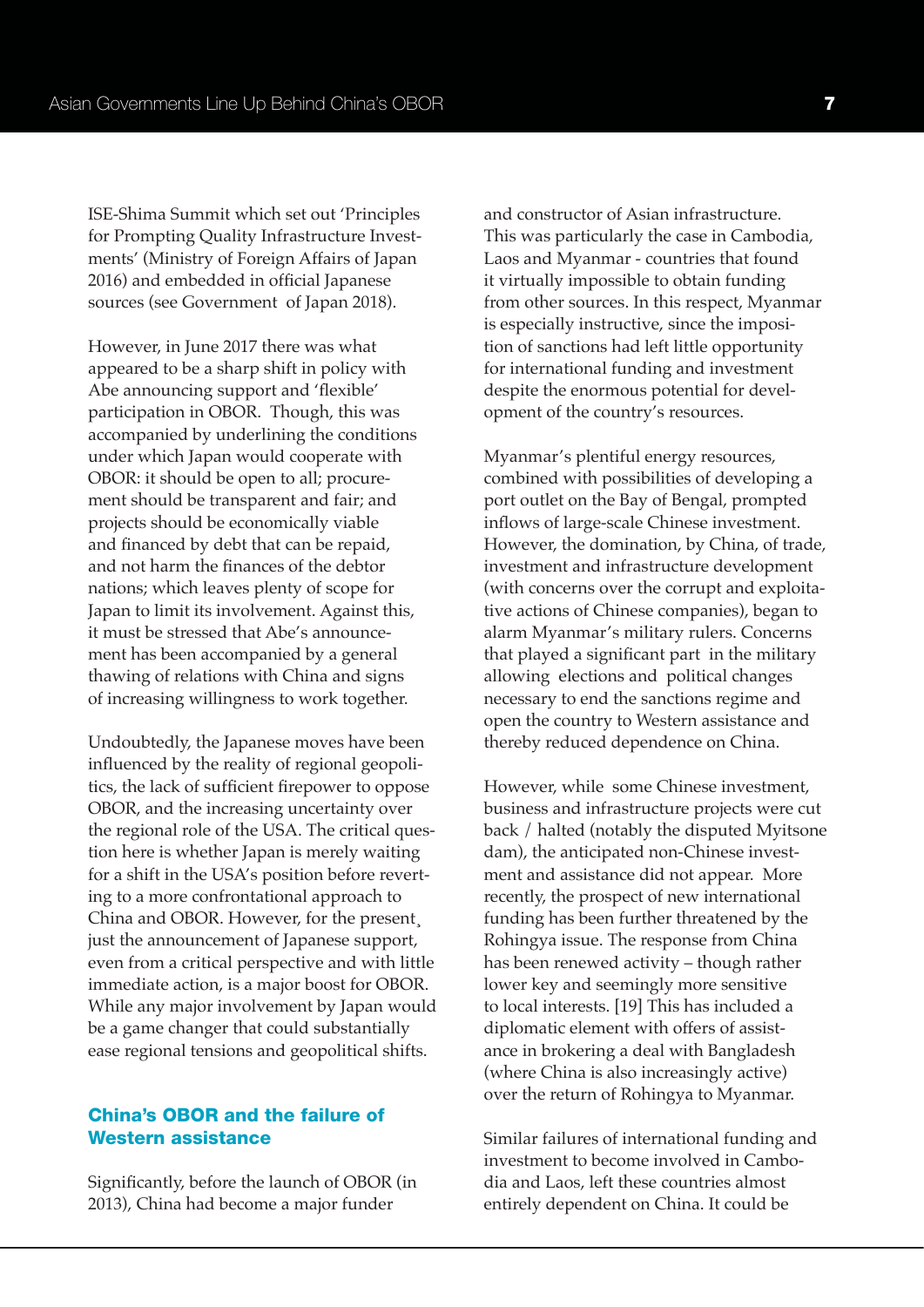argued that Iran has experienced the same sort of failure of promised international investment to follow from the 2015 nuclear deal – leaving the way open for Russian and Chinese involvement. Thus, the experience of a number of countries is that acceptable alternatives to Chinese infrastructure funding are scarce, unreliable and frequently expensive and / or attached to onerous political and economic reforms. For many, whatever the risks, non-judgemental Chinese funding would appear to be a much better bet.

#### Conclusion: The Geopolitical Implications of OBOR [20]

OBOR must be understood in the context of its centrality to the China's long-term international strategy of restoring the country's place in the world. Within this, however, OBOR serves a set of much more immediate economic and strategic needs. Notably the development of the lagging Western provinces, absorbing excess capacity in construction, and materials (not least steel), the relocation of production that is either surplus to China's needs or no longer competitive, securing energy and raw material supplies, and improving access to old and new markets.

While infrastructure programmes are central to OBOR and, as we have outlined, a major factor in the countries signing up to the project, it is very much more. The hard infrastructure is of necessity being accompanied by its 'soft' counterpart. That is trade agreements, value chains, settlement systems, agreements on rules, standards and disputes procedures. The Chinese versions of these are already spreading along the lines of OBOR activity, carried by Chinese banks, companies, supported by agreements, and the promotion of Hong Kong as the disputes settlement centre and the growing importance of the AIIB. In promoting OBOR, China has been at

pains to emphasise its non-judgmental non-interference in domestic affairs approach, the establishment of mutually beneficial partnerships and 'win win' for all involved. In this, OBOR is presented as comprising two components, the development of national infrastructure systems and networking them [21]. The reality may of course come to be very different. However, it may be that we are seeing the emergence of a form of international integration that provides a much better balance between domestic and international interests which have been significantly skewed in favour of the latter under Neoliberal Globalisation, and has led to widespread discontents with the whole process.

China's focus on OBOR in general and the linkages across the Eurasian land mass in particular, is shifting China's focus, away from the Western Pacific and preoccupation with the USA, towards areas where the opportunities are greater and competition from, and the risk of conflict with, the USA much more limited. [22] There are of course other risks, given the instability of many of the countries involved, China's often very limited experience with them, and general lack of direct control. As we have noted, the diplomatic and security challenges are very great. But so are the potential gains, with the prospect of establishing a very considerable Chinese sphere in areas of enormous economic and strategic importance.

In this shift of focus to the West there is also the prospect of realising China's long expressed wish to establish closer relations with the EU, at the expense of the USA. There are here views that China and Europe have much more in common than the EU has with the USA. [23] Be that as it may, EU-Chinese cooperation could be a major factor in the stabilisation of the countries along the East-West routes and beyond. In addition, there would be very considerable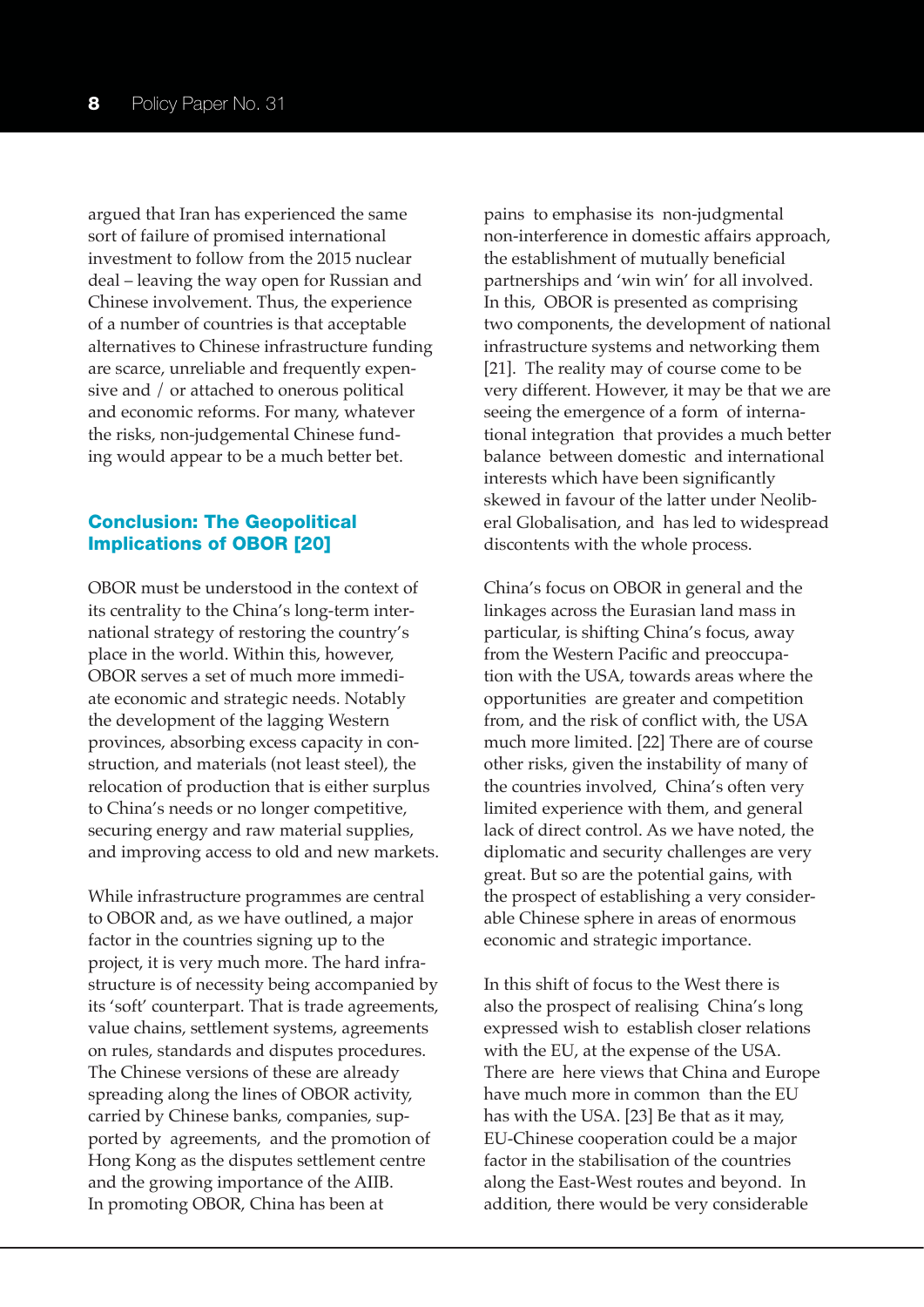opportunities for the EU, while its Eastern members, like the Western provinces of China, could see their positions transformed.

OBOR is already greatly extending Chines influence, including into many areas where it has previously had little or no presence, notable much of Western Asia and the Middle East. Whether this will come to be more than an extensive Chinese sphere of influence is a matter of speculation. To what extent will some form of Chinese regional order develop? Will a strongly Chinese dominated Eurasian bloc emerge, perhaps based on rather different interrelations between states, and closely allied to the EU? Could such a development eventually remake world order, and usher in the Eurasian Era?

In considering the possible wider and longterm geopolitical impact of OBOR, it must be remembered that China plays very long games and that OBOR is being implemented in the midst of significant changes in global order. Particularly since the breaking of the Global Financial Crisis in 2007, there have been clear indications of accelerated global power shifts, the weakening of the rulebased Liberal International Order (LIO) and its institutional underpinning, and a retreat of the USA from its long-term order keeping role. [24] Processes that are being intensified since the election of President Trump, with consequent increased opportunities for China and the OBOR.

#### Afterword

Since this was written (February 2018), the USA has imposed tariffs on Chinese imports, a move that may escalate into a trade war, and imposed additional sanctions on Russia. These developments, which may impact significantly on OBOR and the position of many of its supporters, will be addressed

by the GPI in a wider paper on American policy and the international order.

#### Authors

**Professor Chris Dixon is Director and Head of GPI Asia Programme at the Global Policy Institute.**

**Bob Savic is a Senior Research Fellow at the Global Policy Institute and an advisory partner with Petersburg Capital LLP in London.**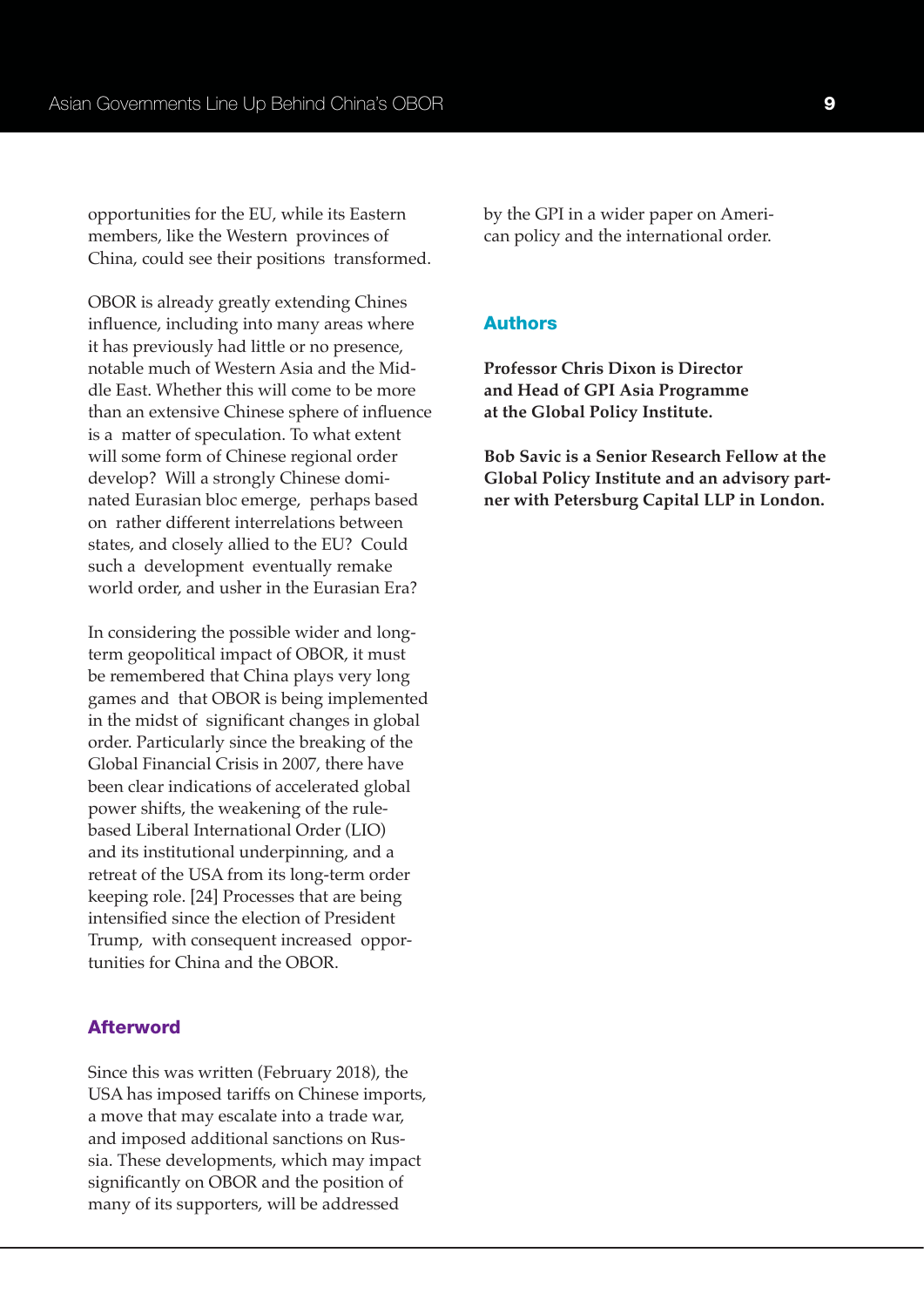#### Endnotes

[1] The OBOR spans the Eurasian land mass and extends into the Pacific, East Africa, Southern Asia and the Middle East. It covers 64 countries comprising 62% of the world's population and 30% of its output, and includes some of the world's largest reserves of minerals and underused agricultural land.

At the core of OBOR there are six economic corridors: China- Mongolian-Russia Corridor New Eurasian Land Bridge Economic Corridor China-Indochina Peninsula Economic Corridor Bangladesh-China-India-Myanmar Economic Corridor China-Pakistan Economic Corridor China-Central Asia-West Asia Economic Corridor See O'Neill (2017).

[2] Indeed, no major Western government has fully endorsed OBOR.

[3] A particular issue has been the influx of Chinese labour that is serviced by an accompanying inflow of Chinese business. This is part of the broader question of the lack of involvement of local business.

[4] See comments below on Sri Lanka.

[5] A position that was strongly underlined at the 2014 G20 Summit (Elliot 2014).

[6] The ADB (2017) has emphasised that: 'Regulatory and institutional reforms are needed to make infrastructure more attractive to private investors and generate a pipeline of bankable projects for public–private partnerships (PPPs). Countries should implement PPP-related reforms such as enacting PPP laws, streamlining PPP procurement and bidding processes, introducing dispute resolution mechanisms, and establishing independent PPP government units. Deepening of capital markets is also needed to help channel the region's substantial savings into productive infrastructure investment' (ABD 2017).

[7] This also shifted some of the risk to AIIB.

[8] Announced in November 2017 at the East Asian Summit.

[9] See for example the very critical conclusions of the European Foundation of South Asian Studies CPEC Seminar (Asian Affairs 2018) and the broader review by Palit (2017).

[10] On the latter see Savic (2018).

[11] While the latter are improving and cooperation on projects, notably pipelines, are emerging, Pakistan has a long history of close links with Saudi Arabia.

[12] Despite all of this, it could be that Indian, confronted by major problems of domestic and international connectivity, that are beyond its ability to rectify, even with Japanese assistance, might move towards a more pragmatic approach to OBOR and China (Palit 2017).

[13] The viability of OBOR projects is questioned because (it is asserted) Chinese banks – unlike international banks – cannot adequately price risk.

[14] Some have gone further labelling OBOR as Chinese Imperialism (see Asian Affairs 2018).

[15] Singapore has a long history of good relations with China – though there have been some recent tensions over US naval vessels using Singapore's port facilities. It would seem likely that rather more impor-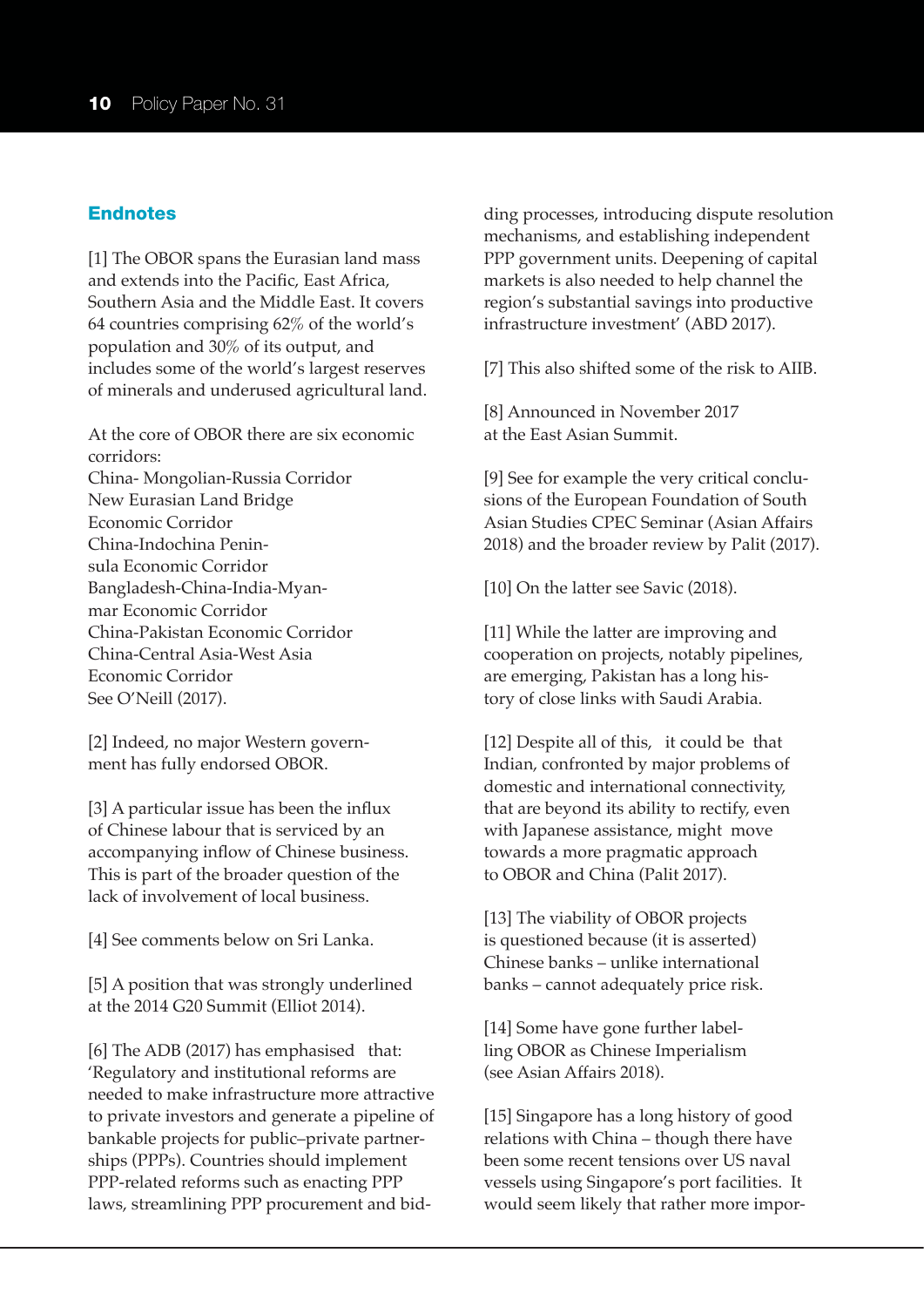tant is the Singapore view that it should be given much greater involvement in OBOR projects, perhaps, some unease that the programme of port and overland communications could reduce traffic through the Straits of Malacca and the South China Sea, thus affecting the island state's regional nodality.

[16] Malaysia is considered as one of Asia's more successfully middle-income economies with well-developed domestic capital markets and significant capacity to fund domestic infrastructure. However, the government's enthusiastic embracing of OBOR has to be seen in terms of: the gains expected from China-Singapore rail link, related (and rapid) domestic rail developments (East Coast line and the high speed Singapore-Kuala Lumpur link), development of 5 ports (particularly Penang) linked to Chinese ports and a series of industrial parks; falling levels of foreign investment; financial hangovers from the 1997Asian Financial Crisis; and the overall need to speedily reinvigorate the economy.

[17] On the rise of Asian popularism see for example Docena (2018) and Kurlantzick (2017).

[18] For example over Chinese dam construction on the upper Mekong (an issue that it shares with Cambodia).

[19] China appears to have shifted its position on the lengthy dispute over the building of the \$3.6 billion Myitsone dam, signalling its willingness to abandon the project in exchange for other economic and strategic opportunities in Myanmar.

[20] In the burgeoning literature on OBOR we draw particular attention to: Blanchard and Flint (2017), Ferdinand (2017), Layne (2018) and Norin and Wiessman (2018). [22] See discussion in Ferdinand (2018: 953-955).

 [23] On Chinese views of Europe see Lisbonne-de-Vergeron (2014).

[24] Indeed, OBOR can be seen a reflection of this retreat (Layne 2018: 102).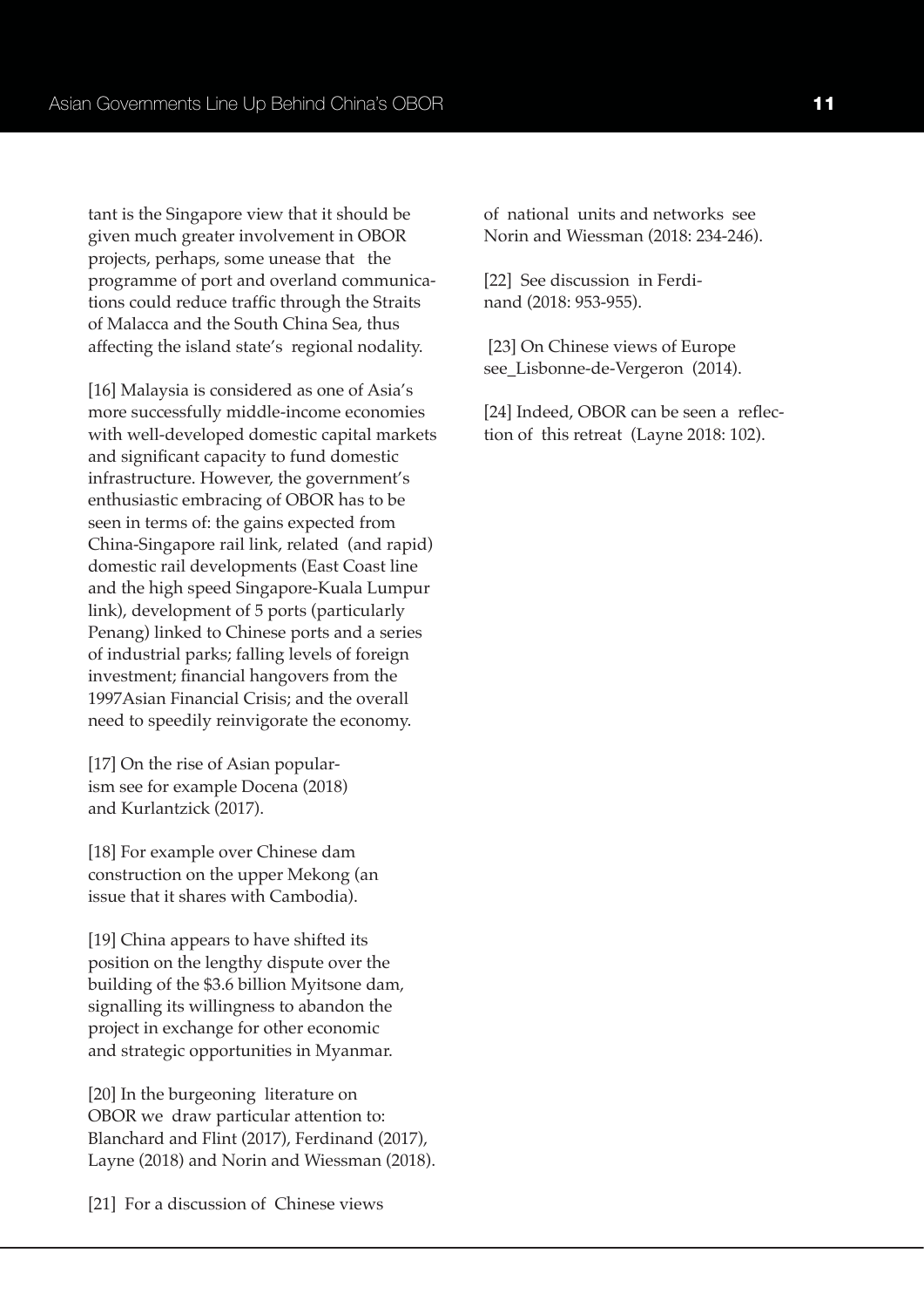#### **Sources**

ABD (2017) 'Meeting Asia's infrastructure needs' Manila.

Blanchard, J-M. and Colin Flint, F. (2017) 'The Geopolitics of China's Maritime Silk Road Initiative', Geopolitics, 22: 223-245

Brahma Chellaney (2017) 'China's Debt-Trap Diplomacy', Project Syndicate, 23 January.

Asian Affairs (2018) 'Corridor of power', January, http://www.asianaffairs.in/2018/01/ corridor-of -power/#.Wmsn51-Y1

Dixon, C. (2015) 'The New BRICS Bank: Challenging the International Financial Order?', GPI Policy Paper No.28, http:// www.gpilondon.com/wp-content/ uploads/PP28-The-New-BRICS-Bank.pdf

Docena, H. (2018) 'Authoritarianisms in Asia: Challenges for peoples' movements', Focus on the Global South, January, https://focusweb.org/system/files/ the\_rise\_of\_populist\_authoritarianisms\_in\_asia-revised.\_final\_0.pdf

Economist (2017) 'Western firms are coining it along China's One Belt, One Road', 3 August, https://www. economist.com/news/business/21725810 general-electric-got-23bn-orders-

Elliot, L. (2014) 'Final act of the economic crisis is upon us. There's every chance of a tragic ending', Guardian, 17 November.

Ferdinand, P. (2017) "Westward ho - the China dream and 'one belt one road': Chinese foreign policy under Xi Jinping", International Affairs, 92 (4): 941-57.

Government of Japan (2013) 'Japan's Revi-

talisation Strategy –Japan is back', 14 June, https://www.kantei.go.jp/jp/singi/keizaisaisei/pdf/en\_saikou\_jpn\_hon.pdf

Government of Japan (2018) 'Infrastructure with Japan', https://www. japan.go.jp/infrastructure/

Griffith-Jones, S. (2014) 'A BRICS Development Bank: A dream come true?', UNCTAD Discussion Paper No 215, http://www.unctad.org

 Hasan, G. (2017) 'Chabahar and Gwadar: India and Pakistan's regional power struggle', The Quint, 4 December, https://www. thequint.com/voices/blogs/chabaharand-gwadar-struggle-for-power-betweenindia-and-pakistan-china-iran-cpec-obor

Hindu Times (2017) 'US backs India's opposition to China's One Belt, One Road initiative', 4 October, http://www.hindustantimes.com/ world-news/us-backs-india-s-oppositionto-china-s-one-belt-one-road-initiative/ story-mgOIpaVs3i65gtaNRxzMNI.html

Kurlantzick, J. (2017) 'Asia's rising popularists could be more of a danger to democracy than the West's', World Political Review, 18 December, https://www.worldpoliticsreview.com/articles/23842/ asia-s-rising-populists-could-be-moredangerous-to-democracy-than-the-west-s

Layne, C. (2018) 'The US-China power shift and the end of the Pax Americana', International Affairs, 94: 89-112.

Lisbonne-de-Vergeron, K. (2014) 'Chinese and Indian vies of Europe and the role of culture in European external affairs', in Cremer, M. and Mores, S. (eds), The dwarfing of Europe, European Cultural Foundation, Amsterdam: 33-44.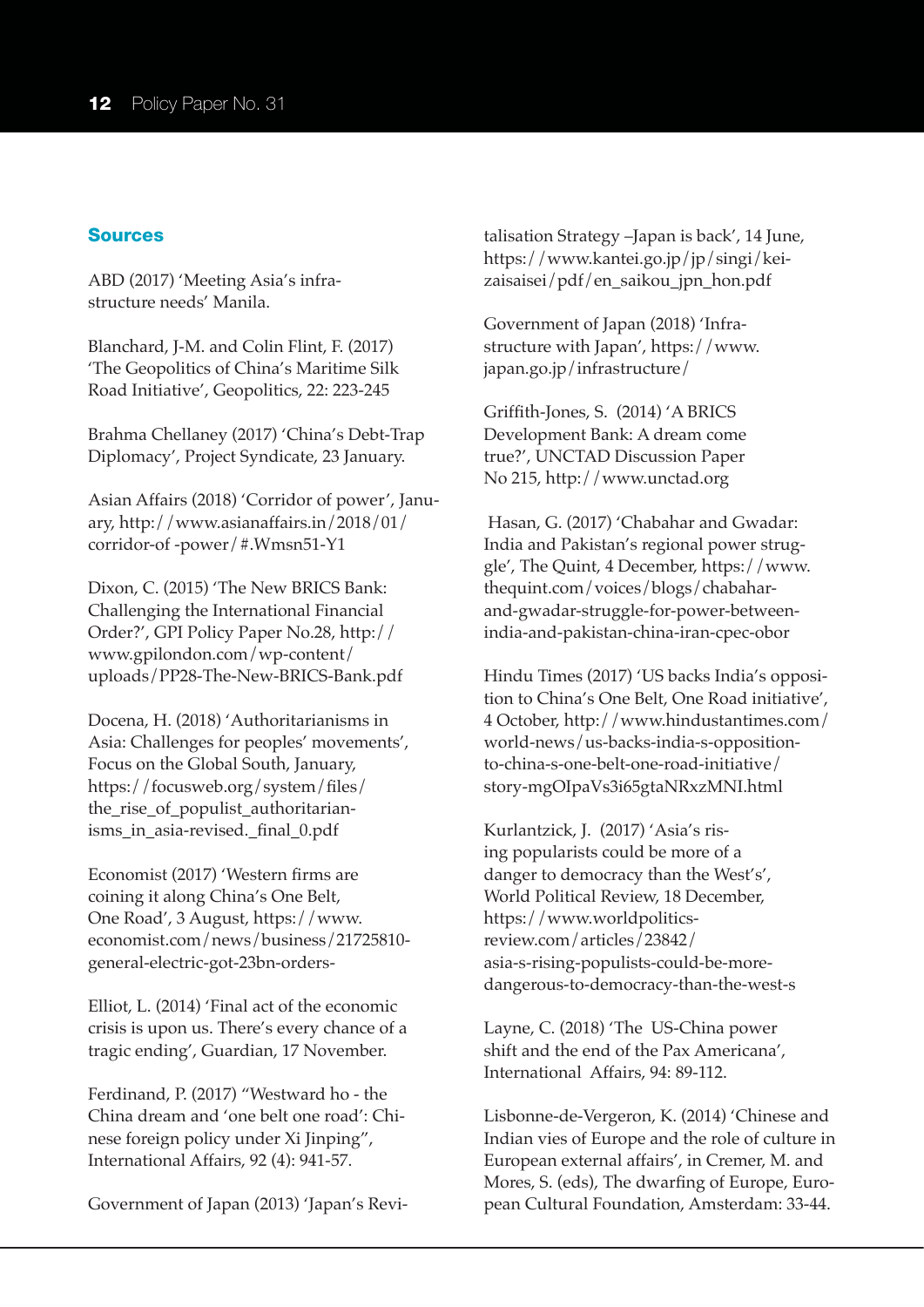Lowry Institute (2017) 'Tillerson doubles down on US-India partnership', 19 October, https://www.lowyinstitute. org/the-interpreter/tillerson-doublesdown-us-india-partnership

Ministry of Foreign Affairs of Japan (2016) G 7 ISE-Shima Summit: Outcome documents, 27 May 2016, 'G7 ISE-Shima Principles for Promoting Quality Infrastructure Investment', http://www.mofa.go.jp/ ecm/ec/page4e\_000457.html#section4

Nguyen Minh Quang (2017) 'The Resurgence of China-Vietnam Ties', The Diplomat, 25 January, https://thediplomat.com/2017/01/ the-resurgence-of-china-vietnam-ties/

Nordin, A.H. M. and Weissmann, M. (2018) 'Will Trump make China great again', International Affairs, 94: 231-250

O'Neill, J. (2017) 'One Belt One Road a New Geopolitical Paradigm', Lowry Institute, https://www.lowyinstitute.org/publications/understanding-belt-and-road-initiative

Palit, A. (2017) 'The Maritime Silk Road Initiative (MSRI): Why India is worries what China can do', Global Policy, 31 May, http://www. globalpolicyjournal.com/blog/31/05/2017/ maritime-silk-road-initiative-msri-whyindia-worried-what-china-can-do

Pant. H. V. (2017) 'The Challenging Geopolitics of the Port at Chabahar', The Diplomat, 12 December, https:// thediplomat.com/2017/12/the-challenginggeopolitics-of-the-port-at-chabahar/

Pilling, D. (2017) 'Chinese investment in Africa: Beijing's testing ground', Financial Times, 15 June, https:// www.ft.com/content/0f534aa44549-11e7-8519-9f94ee97d996

Savic, Bob (2018) 'Making friends in Asia', Asian Affairs, February, http:// www.asianaffairs.in/2018/02/makingfriends-asia/#.WngnH6hl9dg

Wall Street Journal (2017a) 'The Folly of Investing in China's 'One Belt, One Road', 24 April 2017, https://www.wsj. com/articles/the-folly-of-investing-inchinas-one-belt-one-road-1493052330

Wall Street Journal (2017b) 'Western Firms Bet Big on China's Billion-Dollar Infrastructure Project', 14 May, https://www.wsj.com/ articles/western-firms-bet-big-on-chinas-billion-dollar-infrastructure-project-1494790205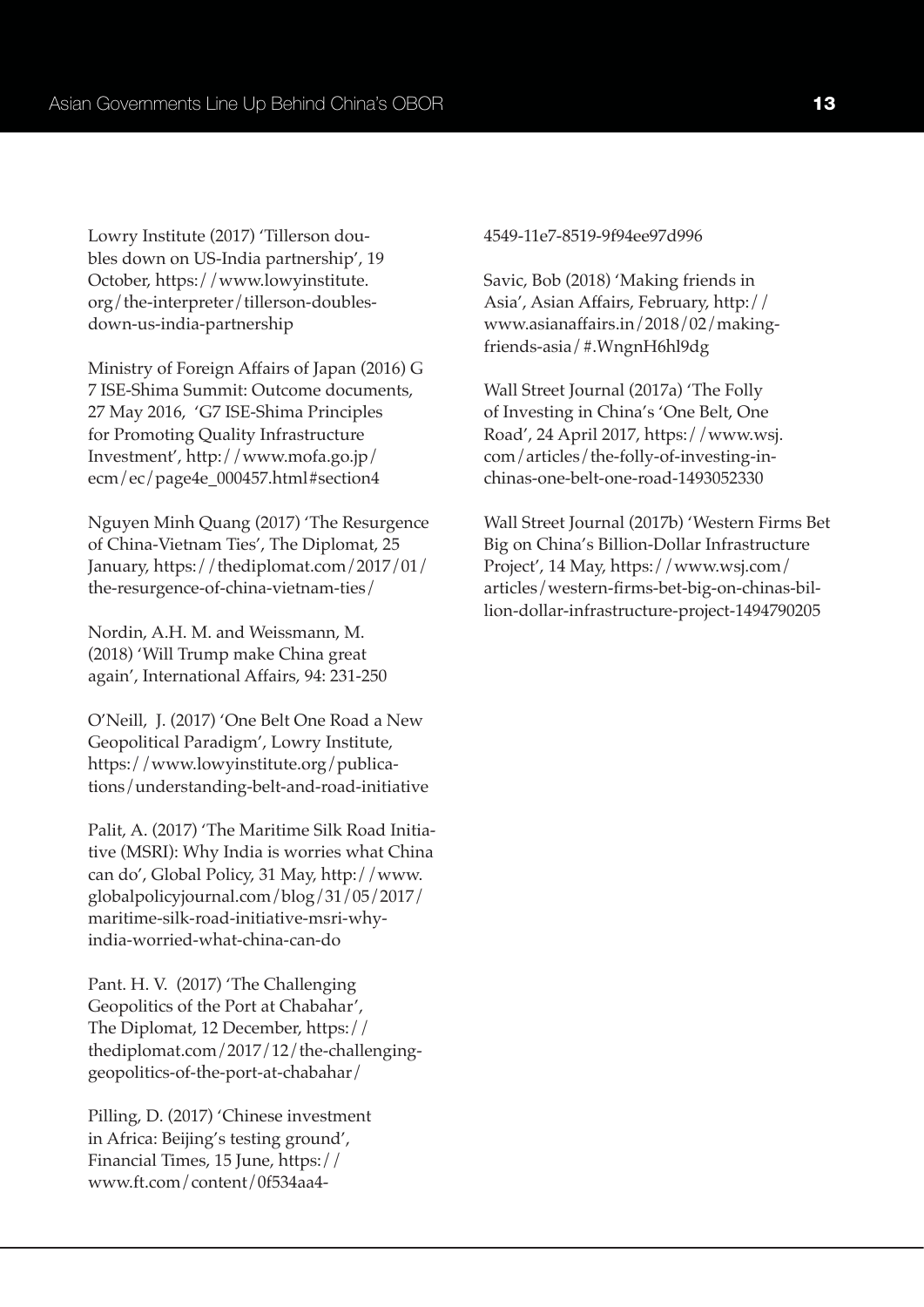### 14 Policy Paper No. 31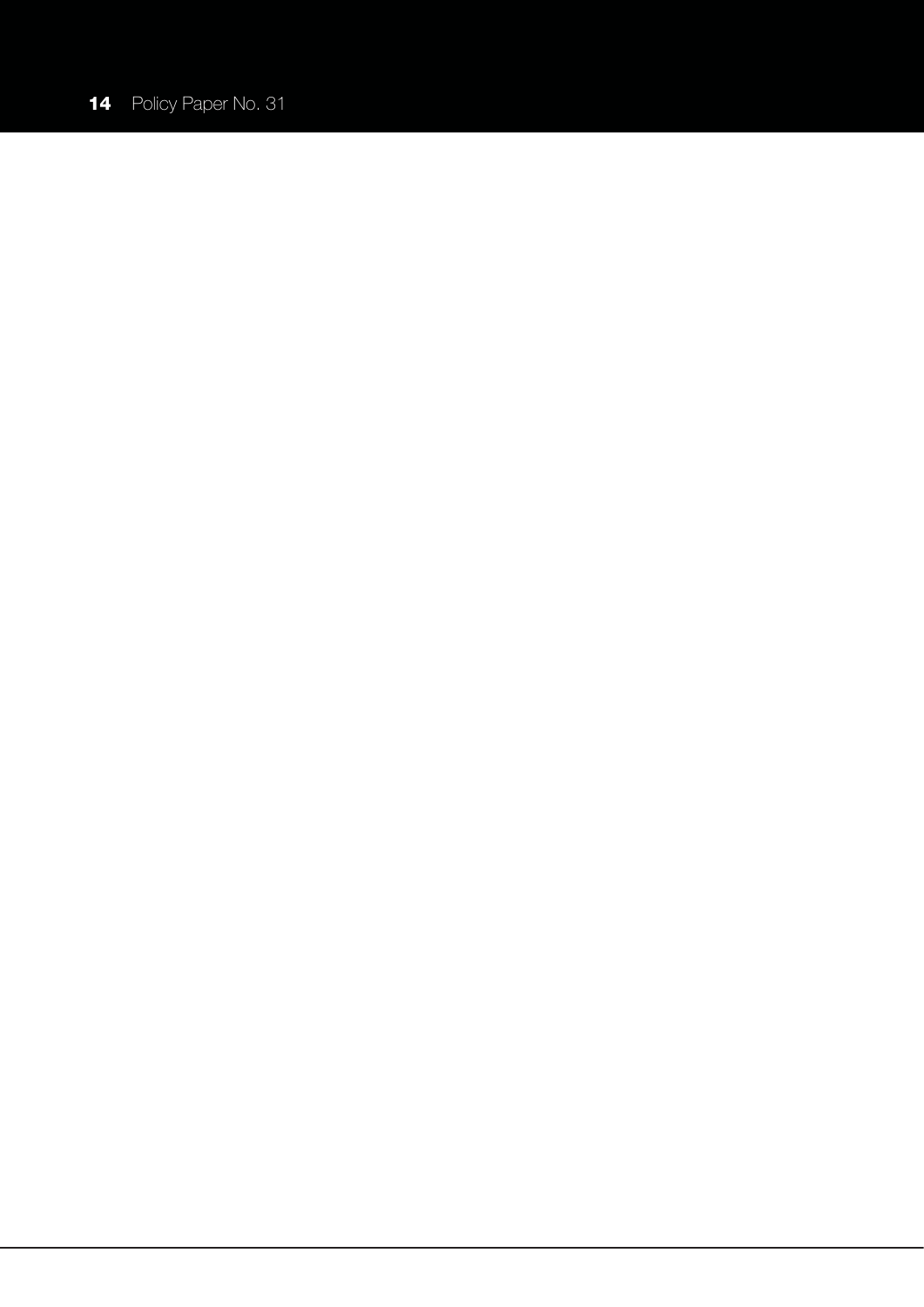

The Global Policy Institute was created in August 2006. It brings together academics from the social sciences and business disciplines to analyse the dynamics of the post-globalisation world and formulate policy solutions. The Institute's research and consultancy will be of direct practical use to decisionmakers, policy formation, business users and civil society groups, and it will offer partnerships within and beyond the academic community.

#### The Global Policy Institute

Moorgate City of London, London United Kingdom

Email office@gpilondon.com

www.gpilondon.com